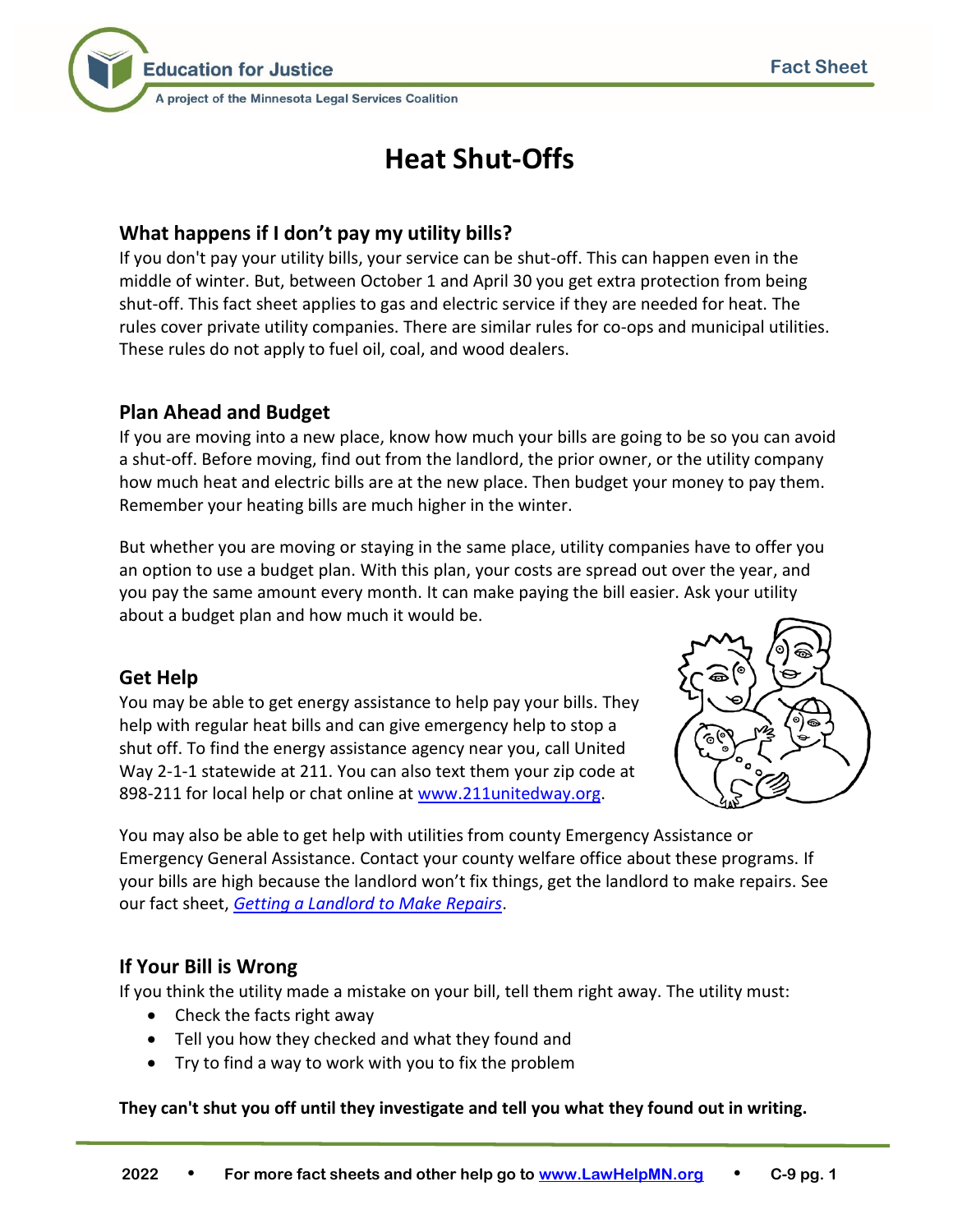If you still disagree with what they decide, call your legal aid office, the Public Utility Commission at (651) 296-0406 or 1-(800) 657-3782, or the Minnesota Attorney General at (651) 296-3353 or 1-(800) 657-3787.

### **Cold Weather Shut-Offs of Your Heat**

If you can't pay your whole gas or electric bill between October  $1<sup>st</sup>$  and the next April 30<sup>th</sup>, a utility company can't shut off your service if you make **and keep** a payment plan. When you talk to the utility company to make a plan, make notes of who you talked to and what they said. Write them a letter saying what the plan is. Keep a copy.

If you have already been shut-off in the cold weather season, the utility company must make a reasonable effort to restore your service within 24 hours of accepting your payment plan.

# **You Do Not Have to Be Paid Up by October 1st to Get Cold Weather Shut-Off Protection.**

But the cold weather rule law only protects you from a shut-off if shutting off electricity or gas affects your heat.

With any utility provider, you can set up a payment plan:

#### **Payment Plan**

You can make a plan with the gas and electric company for the entire cold weather period to pay a set amount each month. This amount can be less than the full bill. The amount must make sense with what your income is. You won't be shut off if you make all the payments. Call the utility if you cannot make the payments you agreed to and try to make a new plan.



With any publicly regulated utility provider (like Xcel or CenterPoint), your service is protected if you pay 10% of your monthly income toward your bill:

#### **10% Plan**

You won't be shut off in any month that you pay 10% of your income or the whole utility bill, whichever is less. Energy Assistance doesn't count as income. If you have gas from one company and electricity form another, the 10% gets divided between the two.

#### **Service Limiters**

Utility Companies have tools called "service limiters" that limit the amount of gas or electricity you get. During the cold weather period, a utility MUST follow the rules:

- they have to give you notice that they plan to put on a service limiter
- they have to offer you 1 of the 2 ways above to make payments